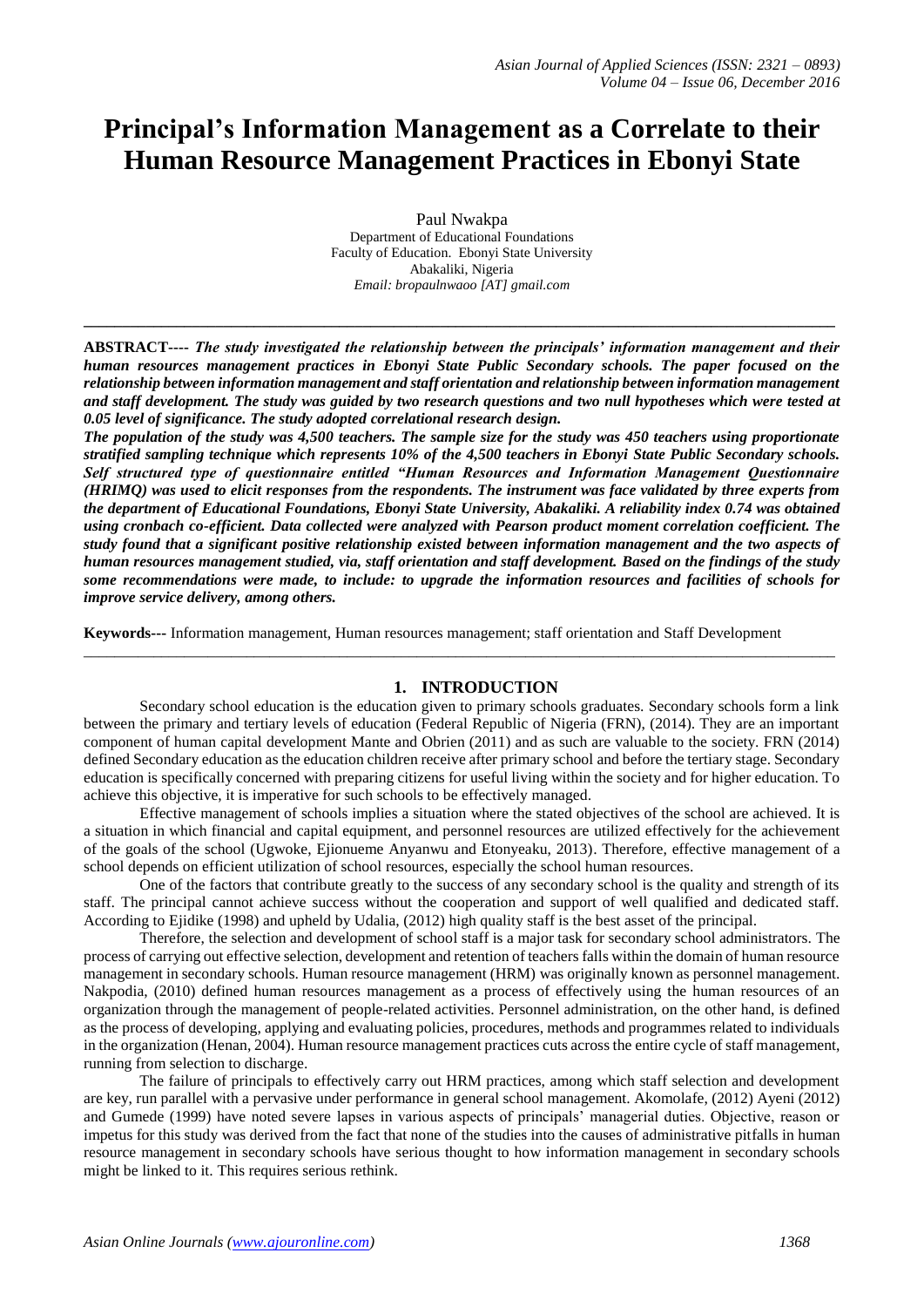Already, Grieves and Hanafin (2005) had insisted that the need for information by human resource managers is most acute in these two areas. The first is in the primary task of recording when, how and with what teachers are recruited; the second is in assessing the management process in relation to how it discharged its responsibilities. There is therefore the need to turn to information management in this current effort to understand how secondary school staff may be selected and developed more appropriately for increased productivity.

Moisescu and Badescu (2012) defined information management as harnessing of organization processes and systems that acquire, create, organize, distribute and use information. Continuing, they regard the term as including all activities involved in the identification, collection, filtering, fusing, processing, focusing, dissemination and usage of information.

Principals of secondary schools are constantly faced with the need to identify, collect, filter, process, disseminate, store and use information to carry out multi furious administrative tasks. Often, this information is sought for the purpose of performing needed functions that border on the recruitment, selection, orientation, training and compensation of teachers. Information is equally relevant for such essential administrative duties like transfer, discipline and retirement of secondary school teachers.

The management of these forms of information within the school is even more important now in the light of introduction of the Nigeria Education Management Information System (NEMIS) which emphasized the need to have timely, accurate and reliable statistics for effective planning and management of education sector throughout the country (Federal Ministry of Education (FME) 2007). This does not only show the link between information and all aspects of educational management, including HRM, but also shows that effective information management at the national level depends largely on schools' ability to manage its numerous information sources.

However, it appears that schools are failing in this critical task. This is because the NEMIS document notes that: the bane of the system which is the inability to produce credible data on time has its root in the fact that schools lack everything that is basic to data generation (FME, 2007). It further added those schools' failure shows in the following, amongst others: almost lack of school record books, teachers who have not been trained to keep records and lack of monitoring to expose non-compliance.

These deficiencies found in the schools seem to indict school management in terms of inability to effectively lead their schools towards good information management. This policy statement is largely supported by several studies is this area. Adeyemi and Olaleye (2010) were particular about the low level of provision of ICT equipment to secondary schools. In Delta State of Nigeria, Regina (2011) noted poor management of school records by secondary school principals. She observed inadequately provision of record management facilities by government, including inability to organize training and retraining of school staff on record management practice.

Against this background, the need to regard information management as a major variable in HRM may not be waived off. It therefore becomes imperative to find out if Ebonyi State public secondary school principals' management of information about teachers and their human resources management practices are correlates.

# **2. STATEMENT OF THE PROBLEM**

A good number of studies conducted however show that despite considerable emphasis on selection, orientation, staff training and development of school staff, most of the principals seem not to have been able to develop a high quality staff that would drive school progress. This points to the fact that there could be much more to what influence effective HRM than what was previously, known.

The present study identified information management as the likely variable that stands between the desire for improved HRM practices and its effective realization. In order to discover if information management is really a major variable that determines the success or failure of HRM, there is need to scientifically find out the nature of the relationship between both variables. This is then, the problem this study was set to solve.

## **3. PURPOSE OF THE STUDY**

The main purpose of this study was to determine the relationship between principals' information management and their staff orientation and staff development practices and their effects on output.

## **4. RESEARCH QUESTIONS**

Two research questions guided the study.

- 1. What is the relationship between principals' information management performance and their staff orientation practices?
- 2. What is the relationship between principals' information management performance and their staff development practices?

## **5. HYPOTHESES**

The following two null hypotheses guided the study.

1. There is no significant relationship between principals' information management performance and their staff orientation practices.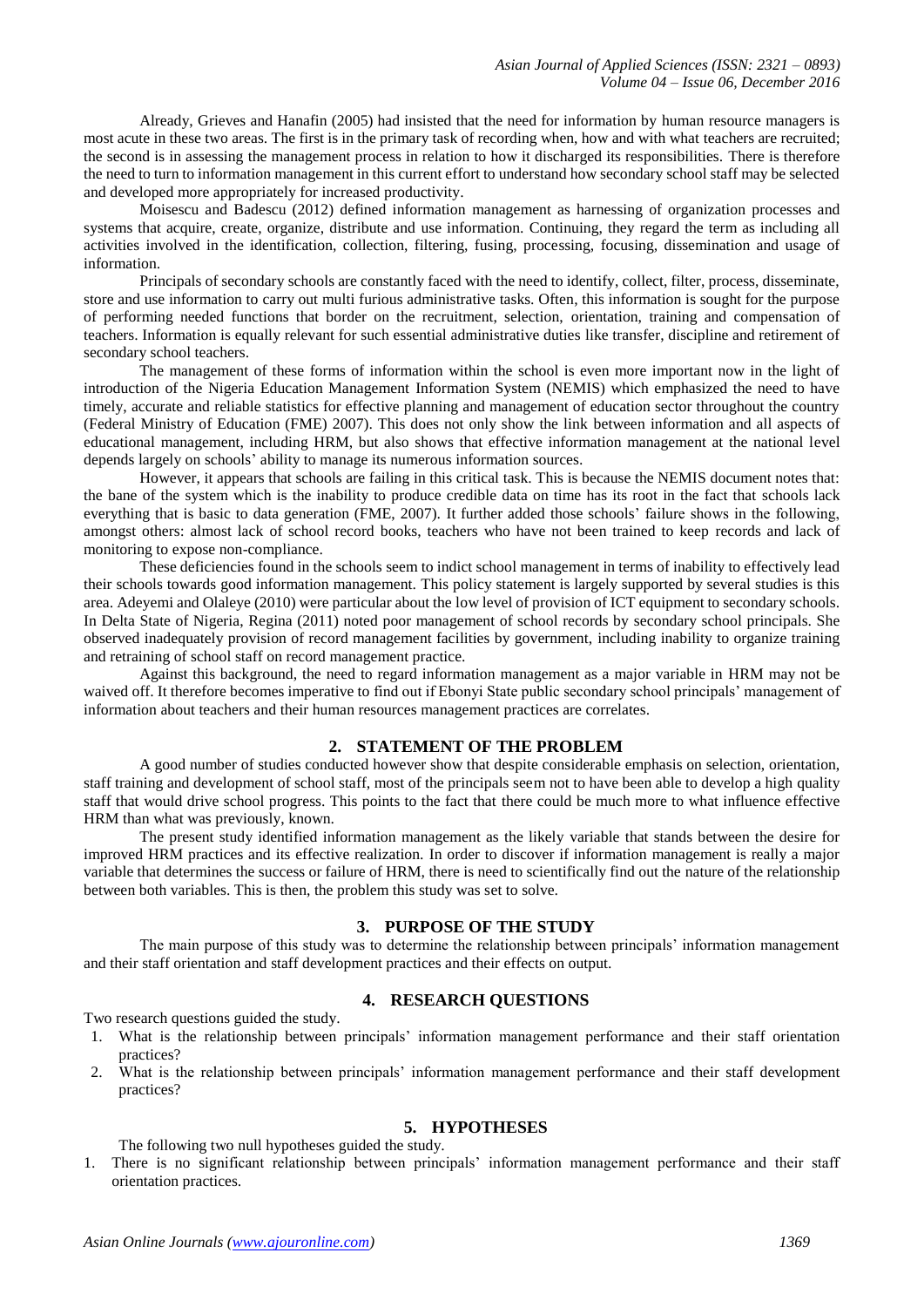2. There is no significant relationship between principals' information management performance and their staff development practices.

#### **6. METHODOLOGY**

A correlational design was adopted in the study covering the entire public secondary schools in Ebonyi State. The state has 13 Local government areas with 3 education zones, namely, Abakaliki, Afikpo and Onueke. The population was 4,500 teachers. A sample of the population was 450 teachers drawn using stratified proportionate random sampling. Thus, the State was stratified into three zones, proportionately ten schools were randomly selected from each zone and 15 teachers were randomly selected from each of the selected schools.

Data collection in this study was done with a set of questionnaire developed by the researcher, titled, "Human Resources and Information Management Questionnaire (HRTMQ). The instrument was face validated by three experts in the department of Educational foundations, Ebonyi State University, Abakaliki. The cronbach alpha was used in obtaining the reliability of the instrument which yielded 0.76.

The instrument was administered on the respondents with the help of 6 research assistants. There after, the researcher used Pearson's product moment correlation to answer the research questions as well as the null hypotheses at 0.05 level of significance.

# **7. RESULTS**

Analysis of the data collected was done according to research questions and hypotheses in tables.

**Research Question 1:** What is the relationship between principals' information management performance and their staff orientation practices?

**Table 1:** Pearson's Collection between principals' information management practice of staff orientation and their staff level of productivity.

| N <sub>0</sub><br>Respondents<br>⌒+ | scores on orientation<br>product. | $\sim$<br>score staff level of<br>productive | $\overline{\phantom{a}}$<br>V1<br>$\overline{1}$ | $\overline{\phantom{0}}$<br>$-1$ | --<br>$\sim$<br>- |                |
|-------------------------------------|-----------------------------------|----------------------------------------------|--------------------------------------------------|----------------------------------|-------------------|----------------|
| 40U                                 | 98.5                              | 70.7<br>د.ه                                  | 272<br>273.96                                    | 376.5                            | <u>_</u>          | ി റി<br>0. J 4 |

In table 1, the "r" value is 0.92 this value is high positive because, it is close to  $+1$  than  $-1$ . The conclusion therefore, is that there is a high positive relationship between utilization of information management on staff orientation and staff productivity.

**Research Question Two:** There is no significant relationship between principals' information management performance and their staff development practices.

**Table 2:** Pearson's Correlation between principals' information management practice of staff development and their staff level of productivity.

| No of Respondents | $\sqrt{2}$<br>scores on staff deve.<br>practices | y score on staff level of<br>productive | $\mathbf{v}$<br>$\Lambda$ | $\overline{\phantom{a}}$<br>$-1$<br>$\lambda$ | $\mathbf{V}$    |      |
|-------------------|--------------------------------------------------|-----------------------------------------|---------------------------|-----------------------------------------------|-----------------|------|
| 450               | 96.8                                             | ن. 1                                    | 270<br>378.0              | $\sim$ $\sim$ $\sim$<br>----<br>____          | າ 1 າ<br>21.3.7 | 0.96 |

Table 2, the "r" value is 0.96. This value is high positive because it is close to  $+1$  than  $-1$ . The conclusion is therefore that there is a high positive relationship between utilization of information management on staff development and staff productivity.

**HO1:** There is no significant relationship between principals' information management performance and their staff orientation practices.

**Table 3:** Test of significance of Pearson's correlation between principals' utilization of information management of staff orientation and their level of productivity.

|                             |                           | a   | -cai<br>. | erit<br>$\sim$ | $\cdot$<br>PVP<br>significance | <b>Decision</b>   |
|-----------------------------|---------------------------|-----|-----------|----------------|--------------------------------|-------------------|
| $\sim$ $\sim$<br>. .<br>tJU | $\Omega$<br>. .<br>U . ノム | 448 | 19.94     | <b>1.96</b>    | ስ ስደ<br>U.UJ                   | Reject.<br>11 V 1 |

As shown in table 3, the t-cal calculated value of 19.94 is greater item that t-critical value of 1.96, given degrees of freedom 448 and 0.05 significant level. This leads to the rejection of the null hypothesis which stated that there is no significant relationship between principals' utilization of information management of their staff orientation and their level of productivity. Therefore, there is significant relationship between principals' utilization of information management of their staff orientation and their level of productivity.

**H02:** There is no significant relationship between principals' information management performance and their staff development practices.

**Table 4:** Test of significance of Pearson's correlation between principals' utilization of information management of staff development and their staff level of productivity.

|                      |     | dı.        | t-cal | t-crit | $\mathbf{A}$<br><b>S1011</b><br>ticance<br>___ | )ecision<br>. |
|----------------------|-----|------------|-------|--------|------------------------------------------------|---------------|
| $\sim$ $\sim$<br>IJU | -96 | A C<br>448 |       | .96    |                                                | K e 1e.       |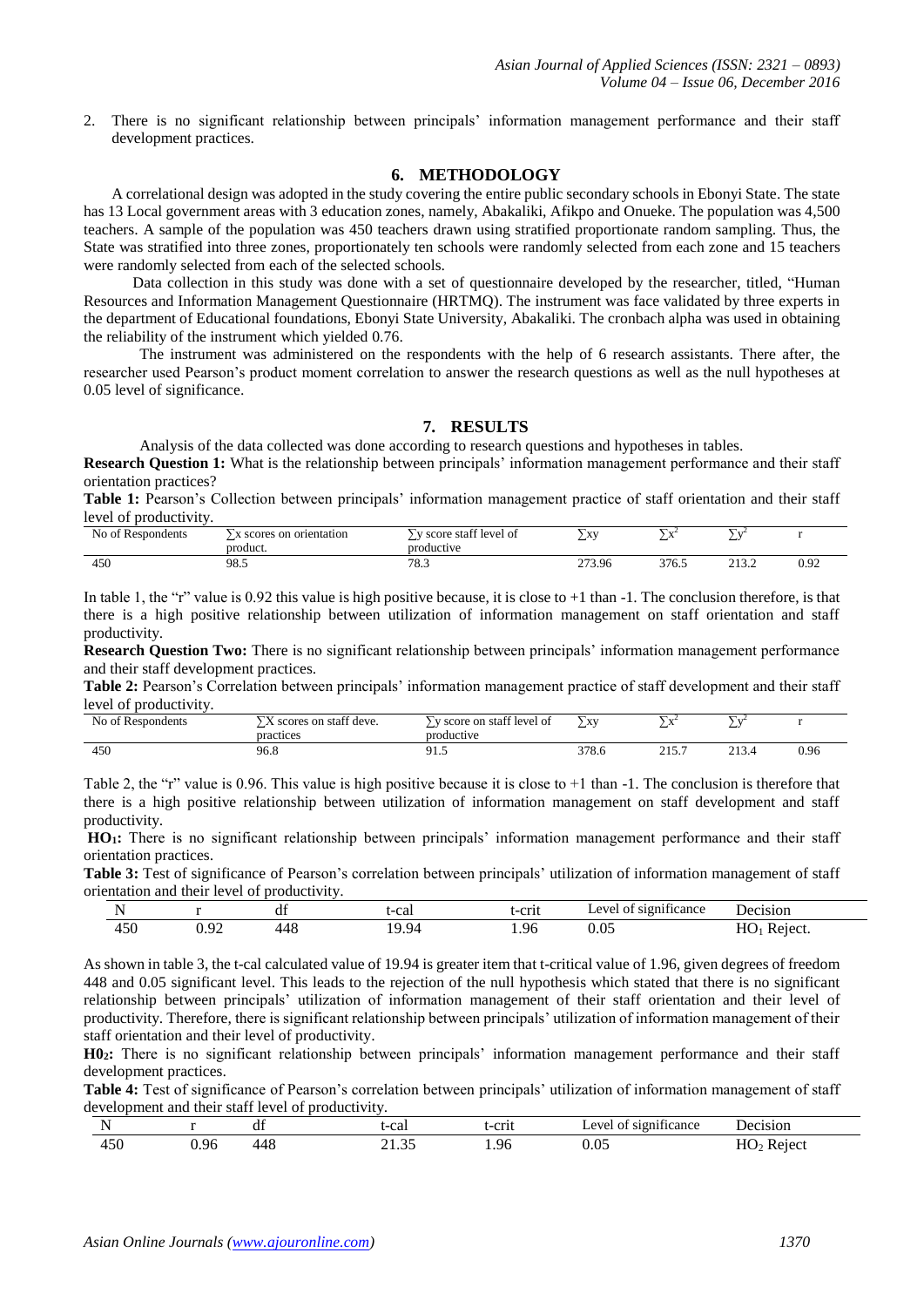As shown in table 4, the t-calculated value of 21.35 is greater than the t-critical value of 1.96 given degrees of 448 and 0.05 significant level. This leads to the rejection of hypothesis two that is stated that there is no significant relationship between principals' utilization of information management of their staff development and their level of productivity. Thus, there is significant relationship between principals' utilization of information management of their staff development and their staff level of productivity.

#### **8. SUMMARY OF MAJOR FINDINGS**

The study was set to examine if principals' human resources management and their information management practices in Ebonyi State Public secondary schools are correlate.

It is revealed that the principals' information management of staff orientation and their staff level of productivity have positive relationship. Thus, staff level of output depends largely on principals' information management of staff orientation.

It further revealed that the principals' information management of staff development and their staff level of productivity have high positive relationship. Thus, staff level of performance is dependent on principals' information management of staff development programmes.

# **9. DISCUSSION OF FINDINGS**

The study first and foremost revealed strong positive relationship between principals' information management of staff orientation practices and staff level of productivity. With respect to the research question, this indicates that an increase in principals' information management performance with regard to staff orientation will lead to a corresponding increase in teachers' output.

This finding is in line with the view of Lunenberg (2011) who held that the effectiveness of principals' orientation programmes is hinged, among other things, on a proper management of information concerning the needs and interests of the beginning teacher.

This is further supported by Coombs (2001) whose study on the effect of information management technology on human resources management explored by the US civil service.

Therefore, the hypothesis that there is no significant relationship between principals' information management of staff orientation and their staff level of productivity in Ebonyi State Public Secondary schools was not supported by available data in this study. This shows that poor management of information regarding newly recruited staff could mar the conduct of effective orientation programme, for beginning teachers, and could be responsible for the inability of staff orientation programmes to engender improved staff productivity as witnessed in Ebonyi State Public Secondary schools.

In the case of information management and staff development, a strong positive relationship between principals' information management and staff development was recorded. This is an indication that principals who manage information about their staff very well will tend to develop their staff to a considerable high extent. On the other hand, principals who cannot effectively manage staff information will tend to score low in staff development. This finding agrees with Hayajneh, al-omari, al-mobaideen and Ahawiah (2013) who found that human resources information system (HRIS) impact very high on the identification of training programmes, evaluation of training and follow-up in order to discover the effectiveness of training in organizations.

Mayfield, Mayfield and Lunce (2003) and Sehuler (2001) also claimed that the contemporary use of Information Systems (IS) in the Human Resources Management (HRM) process has improved the decision making ability of organization management. Therefore, the hypothesis that there is no significant relationship between principals' information management and their staff development practices in Ebonyi State Public Secondary Schools was not validated by an available data. Poor management of the use of staff development programmes to engender improved staff productivity explaining why many staff development programmes in Ebonyi State Public Secondary Schools have not been effective and successful.

# **10. CONCLUSION**

Emphatically, it could be conducted that effective information management practices consisting of the ability to accurately identify, collect, analyze, store, retrieve and disseminate information about other staff is linked with the ability of principals to properly carry out human resources management practices, namely, orientation and development of school staff. It can also be said that poor information management is linked with poor performance in human resources management. In other words, where principals are not able to adequately identify, collect, analyze, store, retrieve and disseminate information about their staff, their performance of human resources management functions like orientation, development, motivation and discipline of staff will be very low and poor.

#### **11. RECOMMENDATIONS**

Based on the results of the study, the following recommendations were made:

- 1. Principals should regard the management of information about their staff as being very important, not only for purposes of general school administration but as making a heavy input into human resource management.
- 2. Principals should seek to know more about their teachers and to understand that any knowledge gained by so doing, through written, oral, formal and informal media will undoubtedly result to improved human resource management.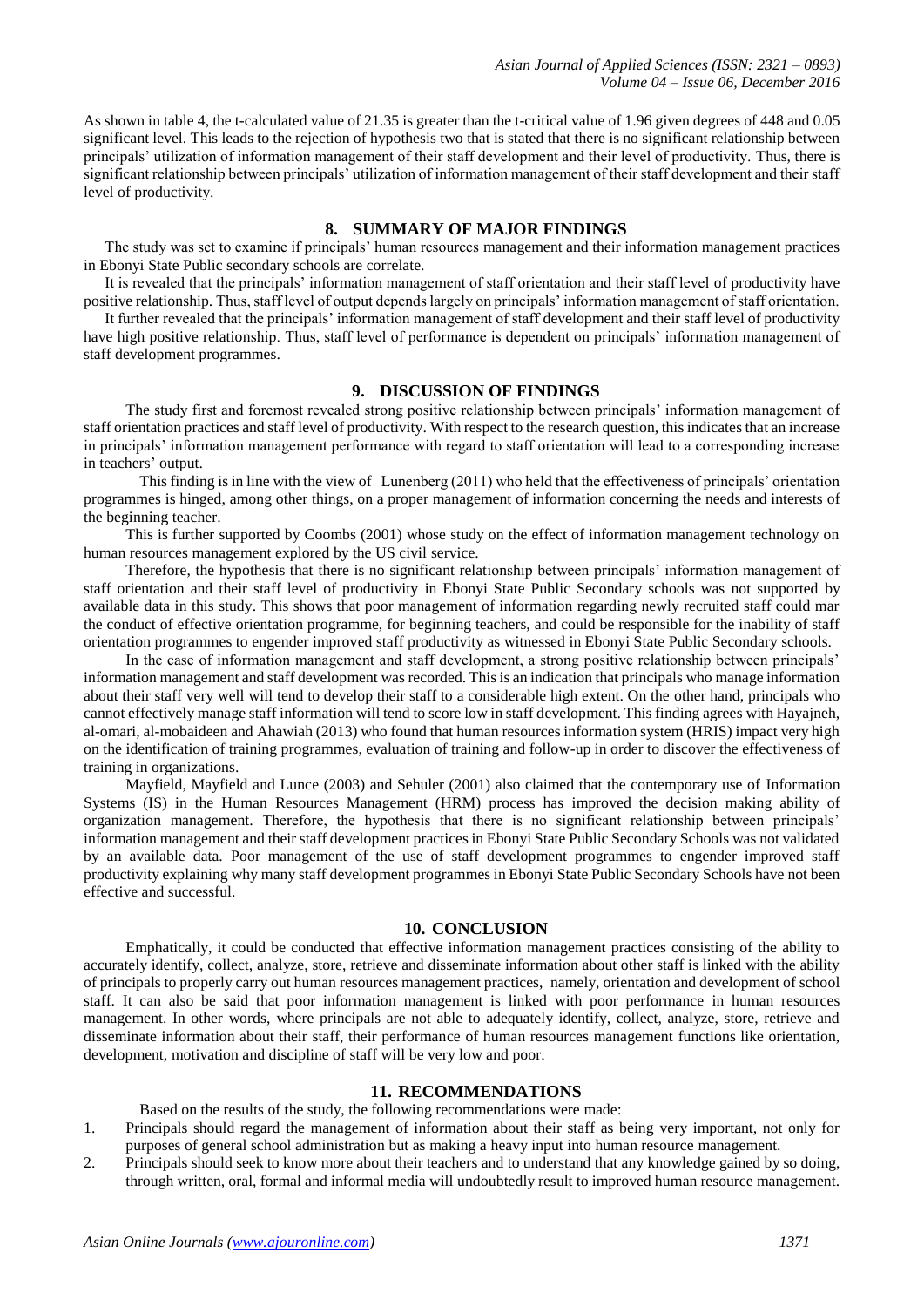3. In human resource information system, professionals should include those issues that are core to the management of teachers such as orientation development or training, motivation, discipline, supervision into their work.

# **12. REFERENCES**

- Adeyemi, T. O. & Olayele, F.O. (2010). Information Communication Technology (ICT) for effective management of secondary schools for sustainable development in Ekiti State. American Journal of Scientific Research, (2), 106-113.
- Akomolafe, C. (2012). A comparative study of principals' administrative performance in public and private schools in Ekiti State, Journal Educational Theory and Practice, 3 (13).
- Anenberg, F.C. (2011) Orientation and induction of the beginning teacher. National Administration and Supervision Journal, 28(4)12-15.
- Ayeni, A.J. (2012). Assessment of principals' supervisory roles for quality assurance in secondary schools in Ondo State, Nigeria. World Journal Education, 2 (1).
- Ejidike, A.N. (1998). Evaluation of human resource management in secondary schools by male and female principals in Onitsha Educational Zone Anambra State. Unpublished Masters' thesis. University of Nigeria, Nsukka.
- Federal Republic of Nigeria, (2014). National policy on education and 4-year strategic plan for the development of the education sector. 2011-2015. Lagos: NERDC Press.
- Grieves, J. &Hanafin, P. (2005). Human resources management: The Achilles heel of school governance. Employee Relations, 27, ½ Pro Quest, 20.
- Gumede, M.G. (1999). An evaluative study of the administrative process by secondary school principals in the Durban South Region. Unpublished. Master's thesis. University of Zululand.
- Hayajneh, M., Al-Omari, B.M., Al-Mobaiseen, H.O. &Ahawiah, S. (2013). The Impact of Human Resource Information Systems in improving the training Processing industrial firms: Aqaba City case study. European Scientific Journal, 8 (25), 1-19.
- Henan, Y. (2004). From personnel administration to human resources management: A case study of state owned enterprises in China. Unpublished Master's thesis. City University of Hong Kong.
- Hilloss, M (2004). Personnel management and crises situations. The Sweedish School of Economic and Business Administration, 3(136).
- Mante B. & O'Brian, G. (2001). Efficiency measurement of Australian public sector organizations. Journal of Educational Administration, 40(3), 274-89
- Mayfield M., Mayfield, J. & Lunce, S. (2003). Human resources information systems. A review and model development. Advances in competitiveness research, 11(39)
- Moisescu, N. & Badescu (2012). Information management support for strategic management. Regional Department of Defence Resources Management Studies, 4 (9), 44-49.
- Nakpodia E.D. (2010).Human resources management in school administration in Delta State. Journal of Social Sciences, 23 (3), 179-187.
- Nwosu A.A. (2003). Integrating ICT into SMT classrooms: status and implications. Proceedings of the 44<sup>th</sup> Stan Conference, 58-60.
- Olugbeye A. (2004). Introduction to educational management in Nigeria. Ibadan: Daily Graphics LTD.